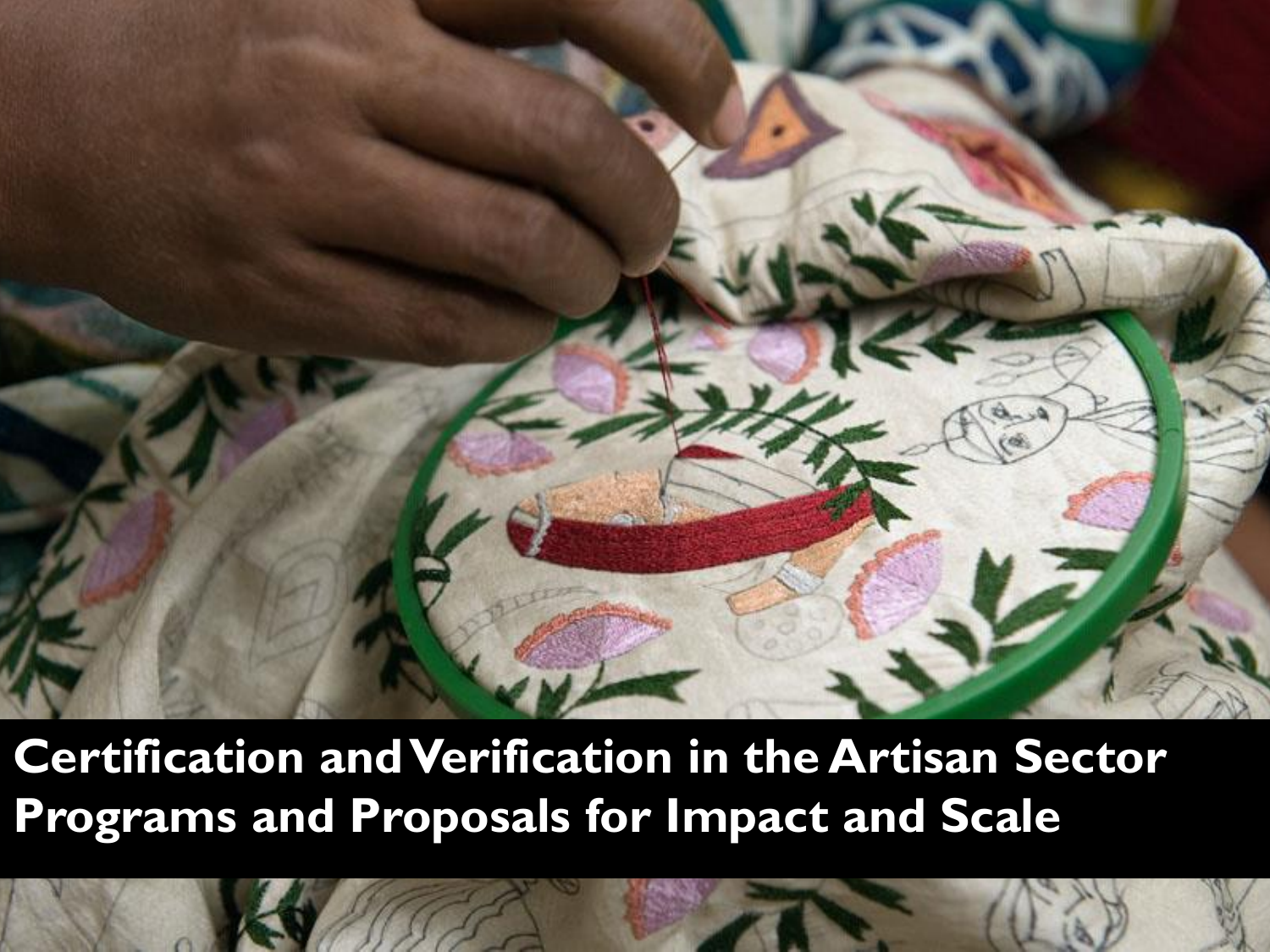

## **Panelists**

**Abigail Jacobs and Doug Guiley** west elm

**IndrassenVencatachellum** Formerly of UNESCO

**Moderated by: Karen Gibbs** Alliance for Artisan Enterprise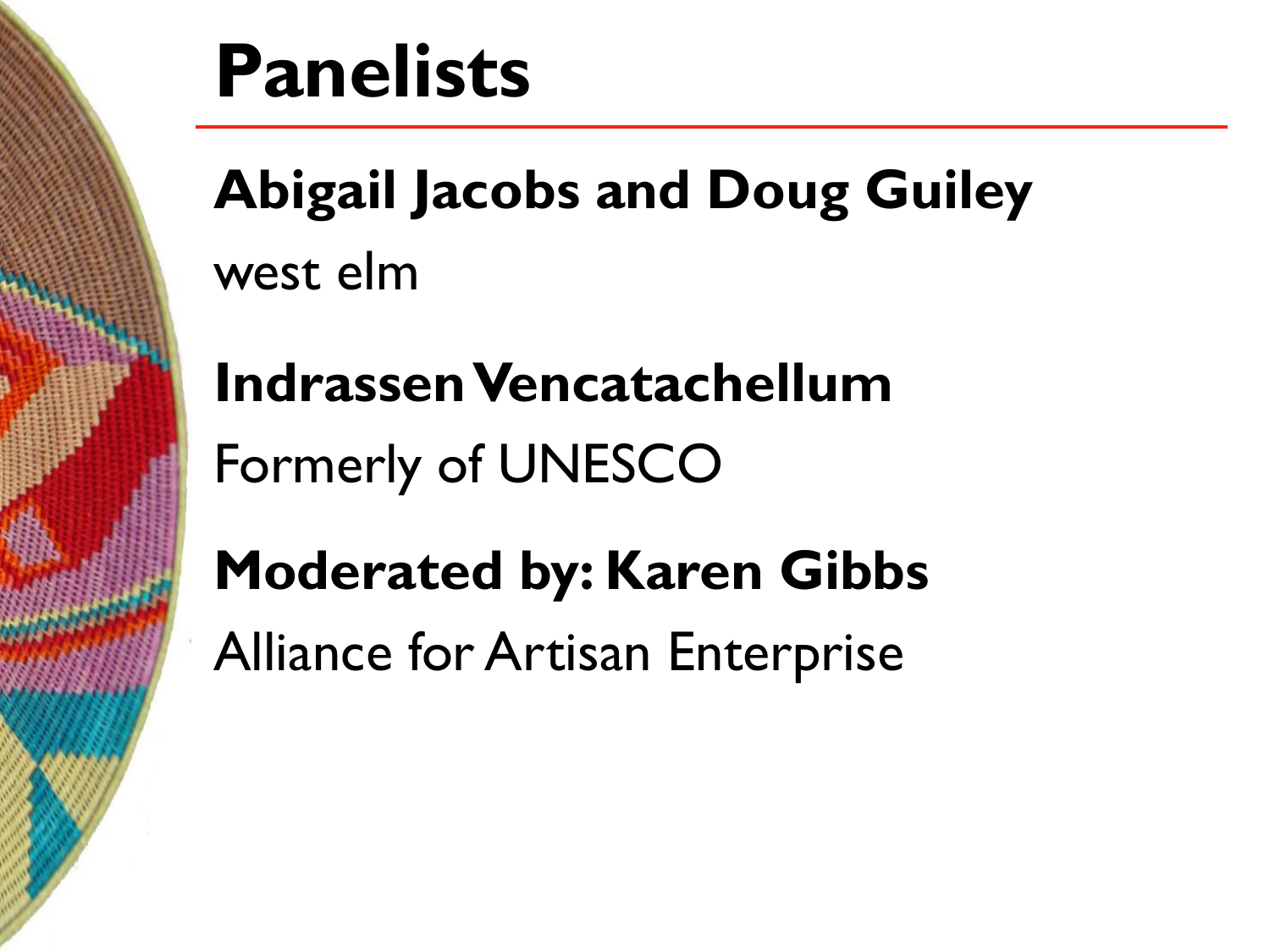## **Certification: Best Practices and Pitfalls**

*Originally presented by Global Goods Partners*

## What are the key questions and considerations for creating new or evaluating existing certification systems?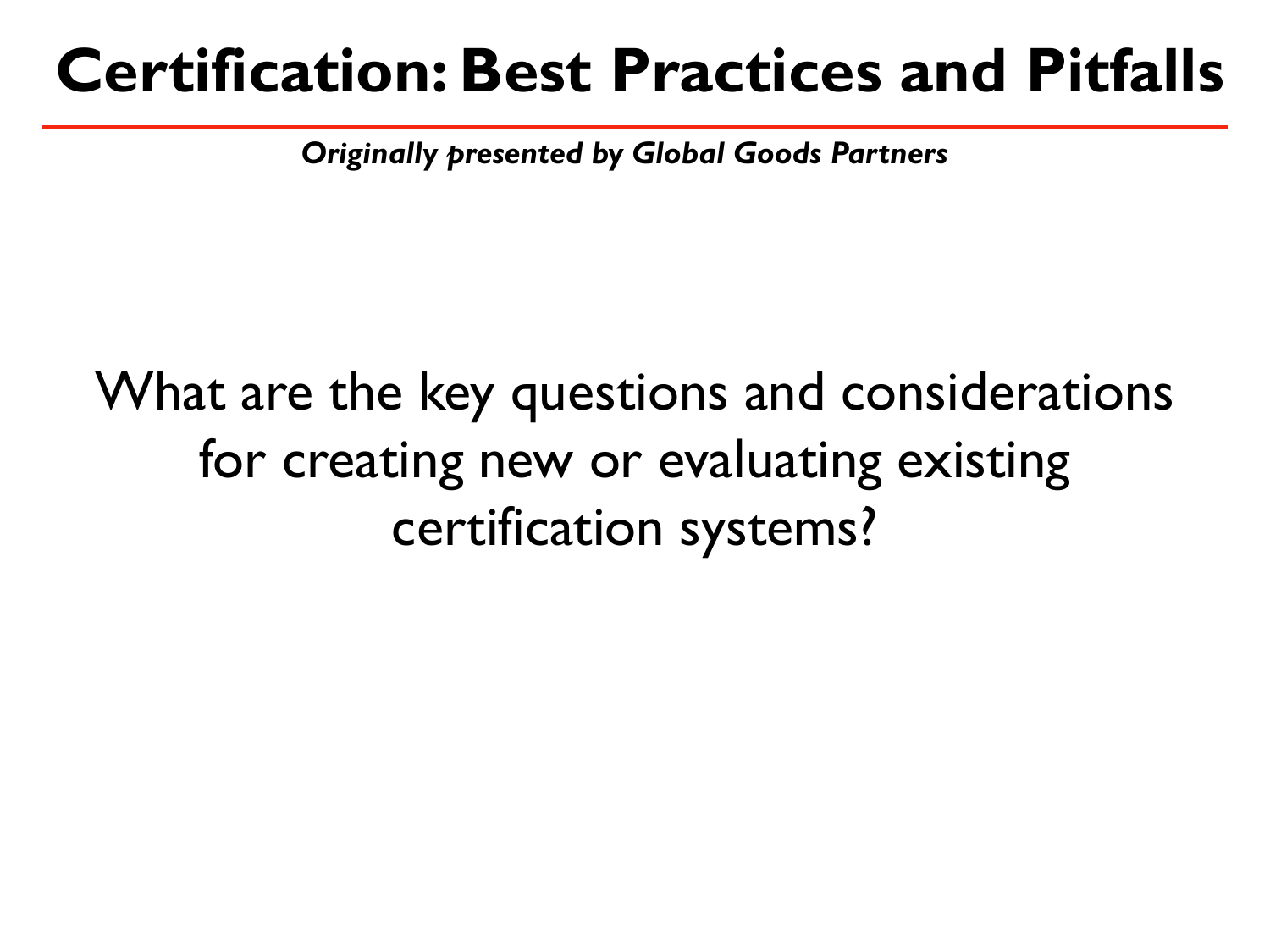## **Key Considerations**

- Scope
- Transparency
- Accessibility
- Governance
- Compliance
- Monitoring
- Fee Structure
- Consumer Value
- Consumer Awareness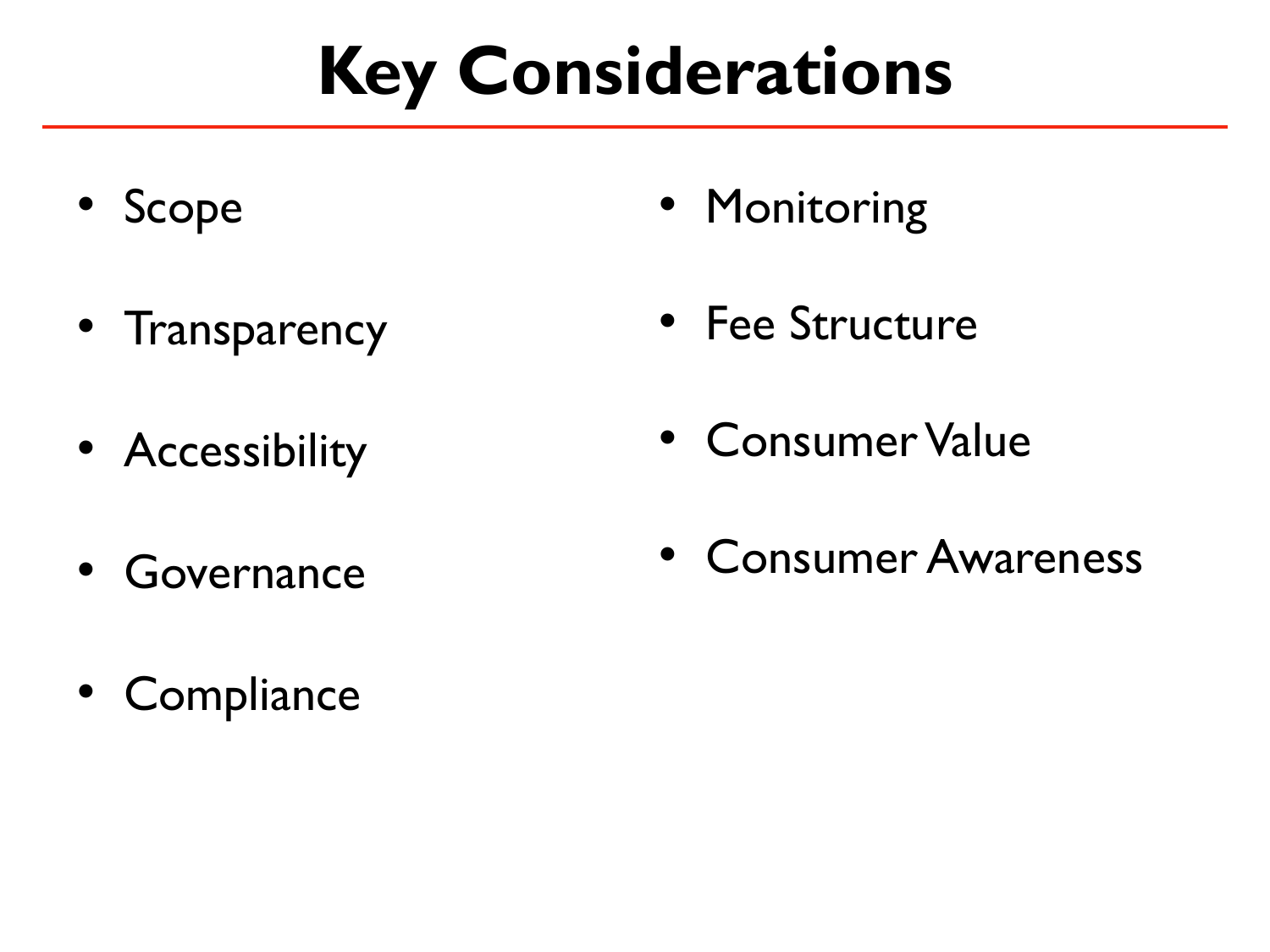# **Scope**

### What does the certification do and not do?



**Lack of recognition/awareness and confusion around what "sustainable fishing" entails**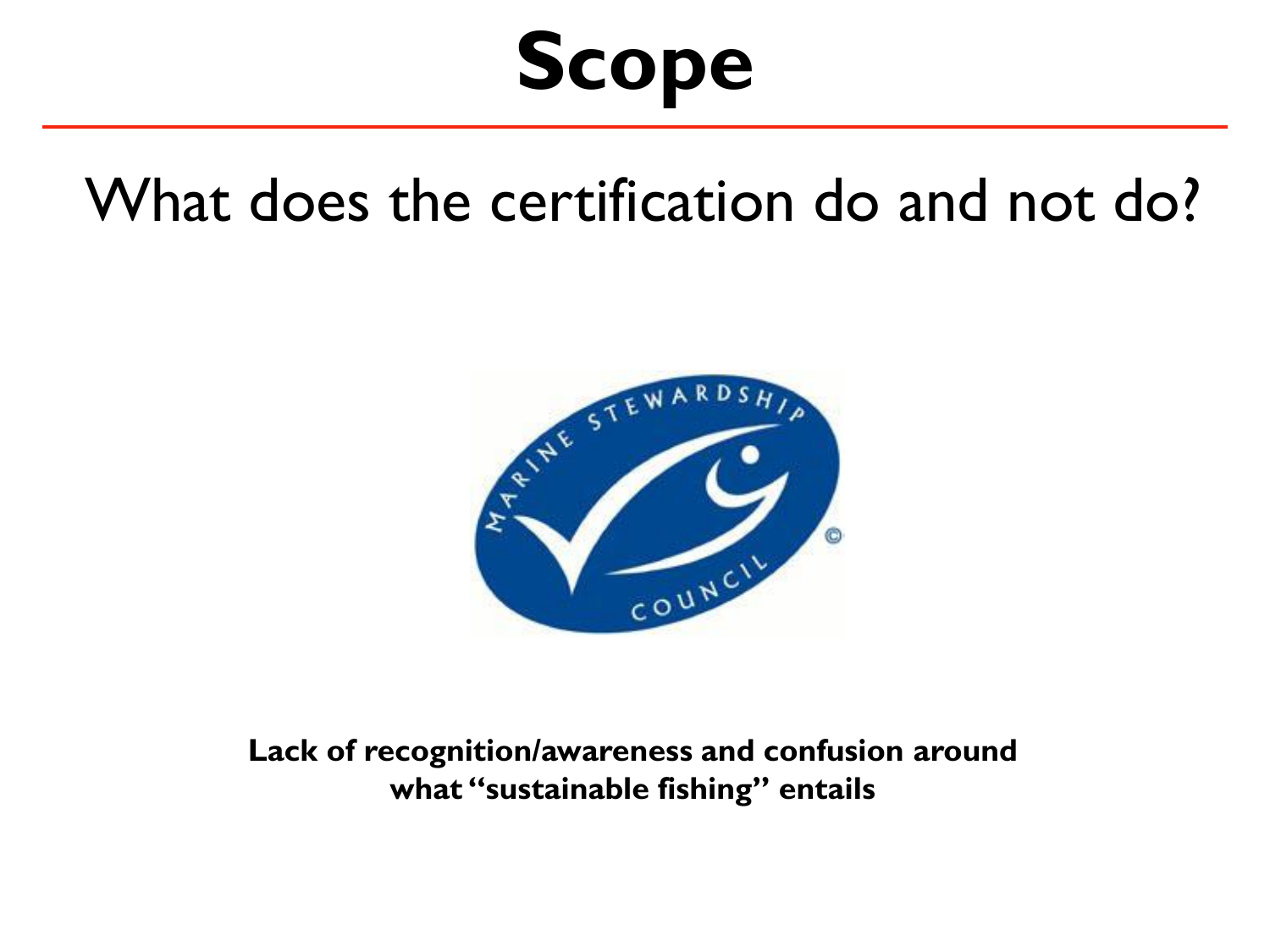# **Transparency**

### Is information clearly communicated and publicly available?



From Consumer Reports' www.greenerchoices.org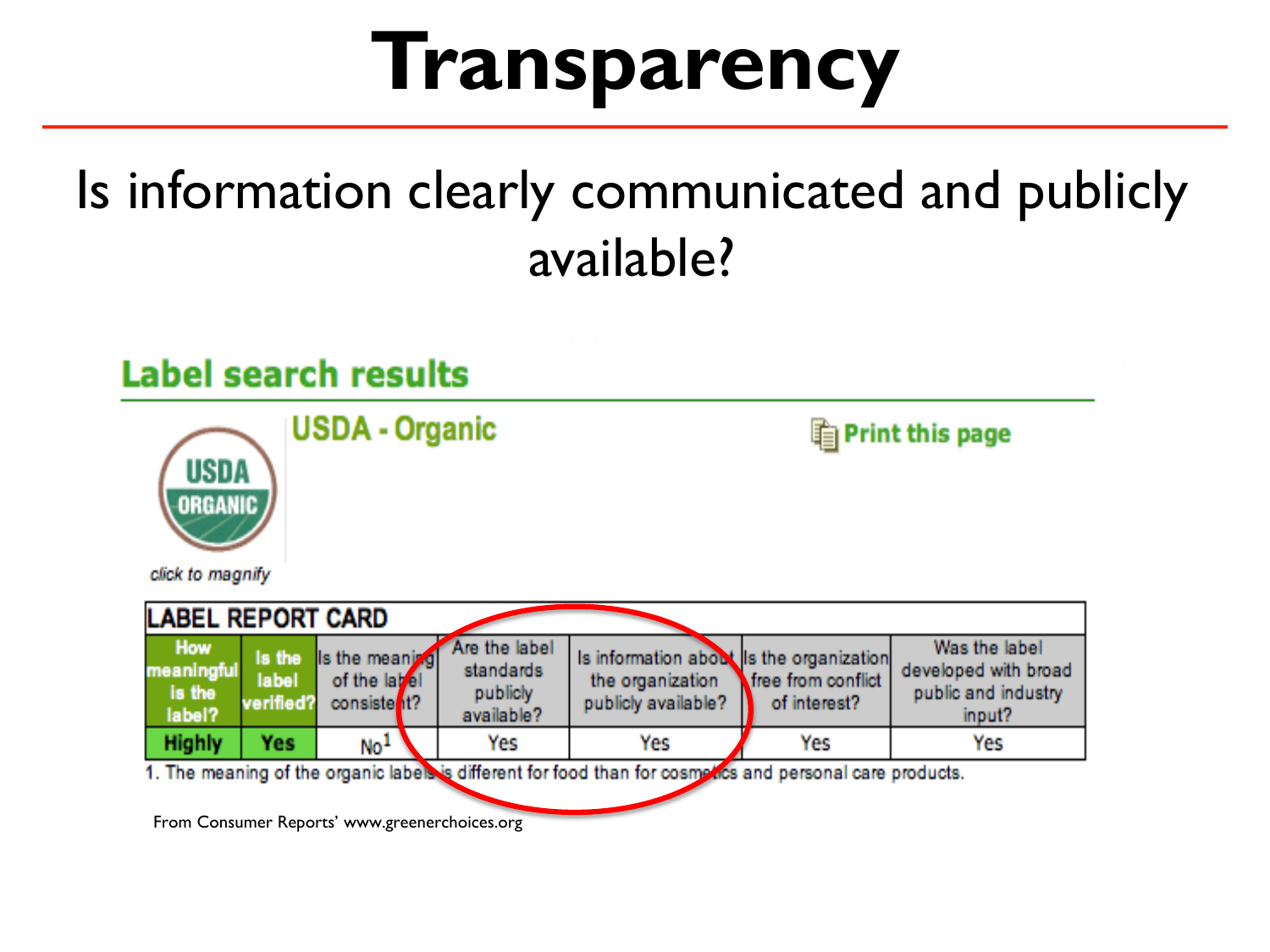# **Accessibility**

How do you create a system that is accessible to a range of businesses?



http://www.marcgunther.com/a-schism-over-fair-trade/ http://www.npr.org/blogs/thesalt/2013/04/24/177757797/coffee-for-a-cause-what-do-those-feel-good-labels-deliver http://www.fairtradeusa.org/sites/all/files/wysiwyg/filemanager/standards/FTUSA\_MAN\_CertificationManual.pdf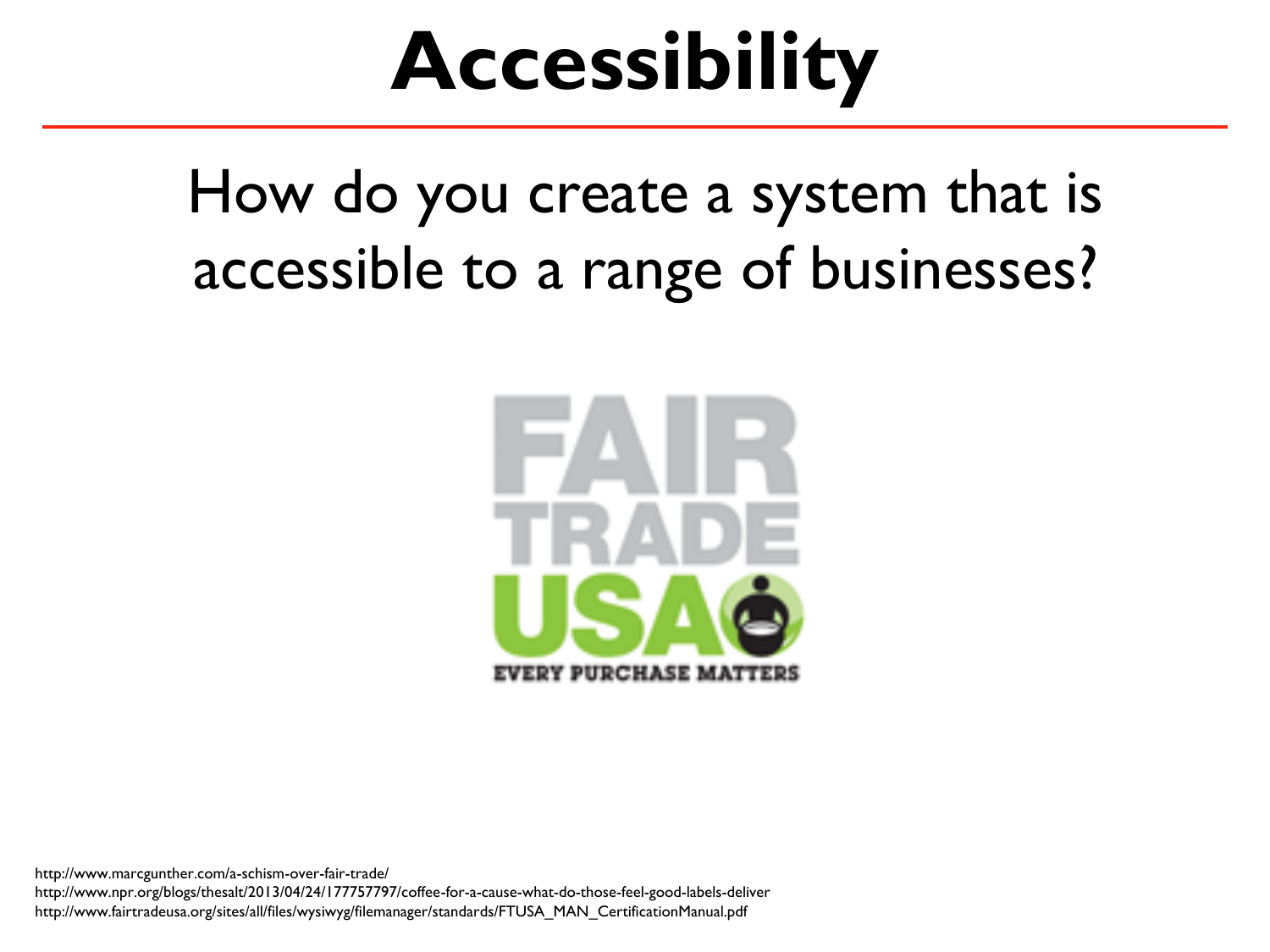## **Governance**

#### **How do you ensure third-party independence when the certification agency is supported by brands?**



Handles compliance and audits for Fair Trade USA, MSC, FSC, and more…

•Financial independence

•Fee-for-service independent of volume

•Conflict of interest policy and structure



#### The New Hork Times

The groups claim that the certification panel, far from being independent of the industry it supposedly oversees, as required by F.T.C. guidelines, is in fact a body created by and dominated by timber companies. S.F.I. officials deny the allegations.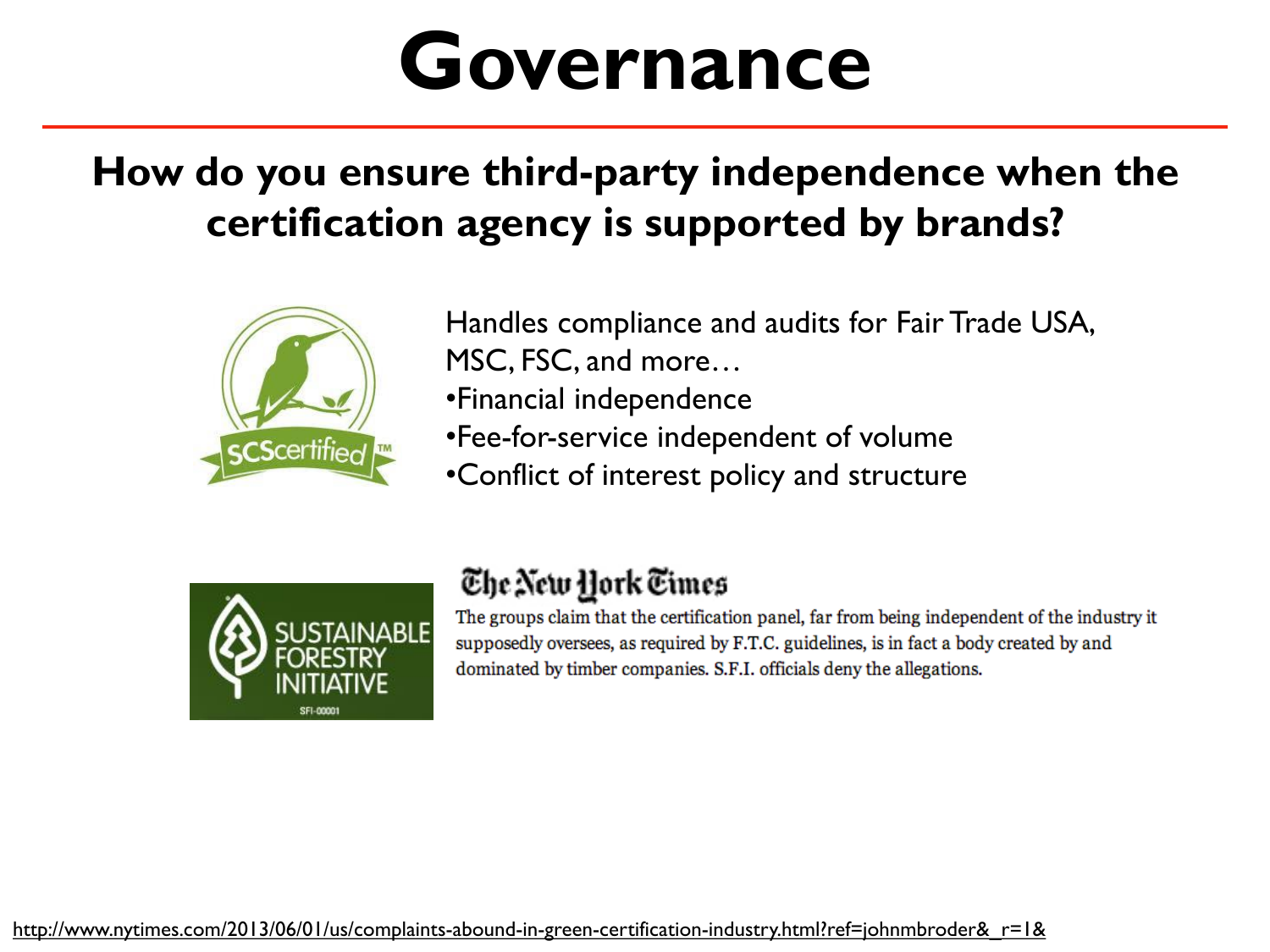# **Compliance**

## **How do you create a compliance system that is trustworthy?**

- Self Assessment
- Peer visit
- Monitoring audit
- What happens to those found in violation?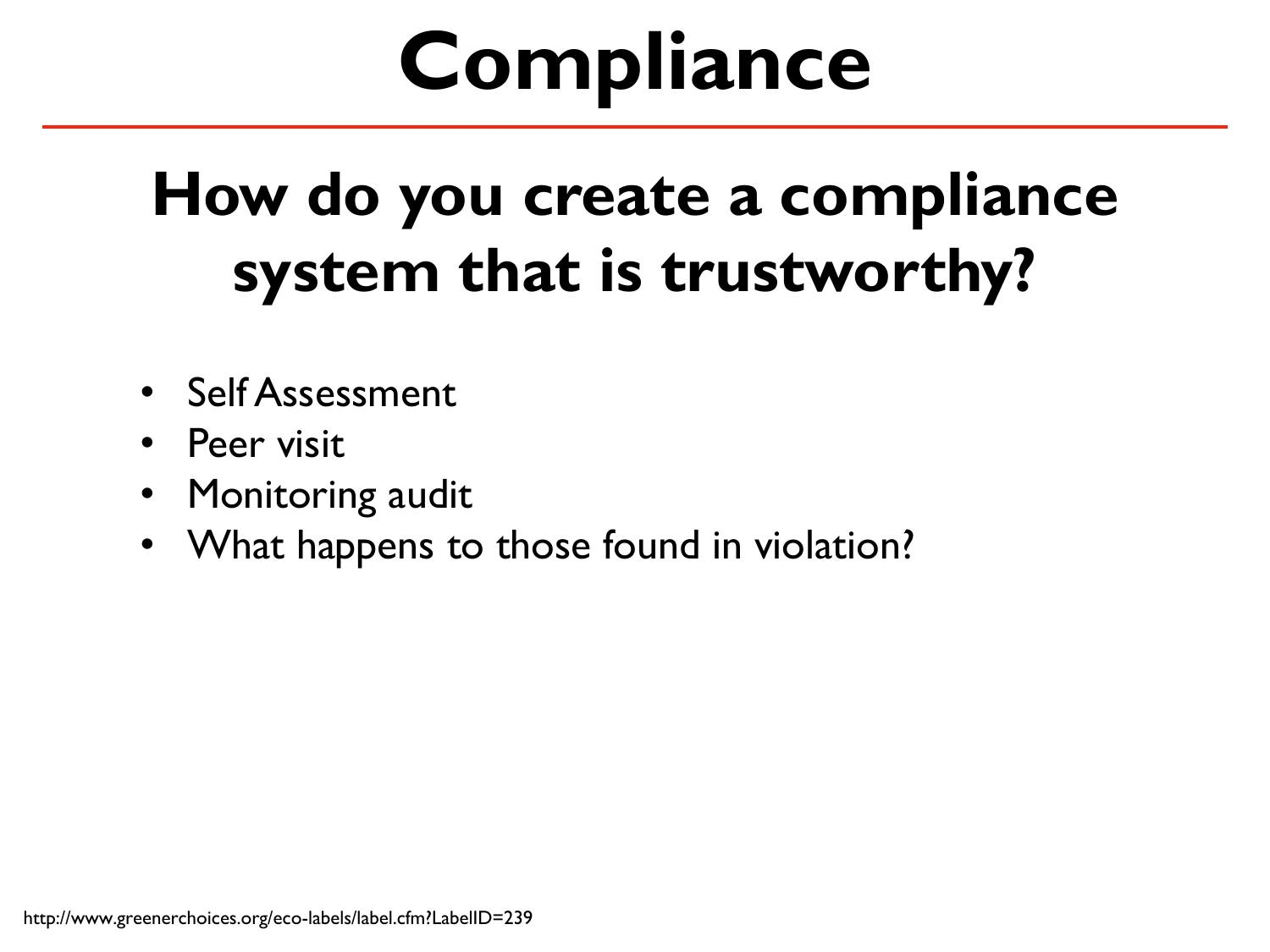# **Monitoring**

### **How do you create a monitoring system that is not too costly or onerous?**



• Self Assessment: every 2 years, audit every 2- 6 years depending on the risk category, peer visits every 2 - 6 years depending on the risk category

| Q |
|---|
|   |
|   |

- 12 fee-based professional agencies perform analysis
- Audited annually



- Logo and labels are free with certification
- Audits performed every three years by an independent agency



• Application with fee, document request and onsite audit, evaluation audits in year 0, 3, 6, and surveillance audit year 1-2 and 4-5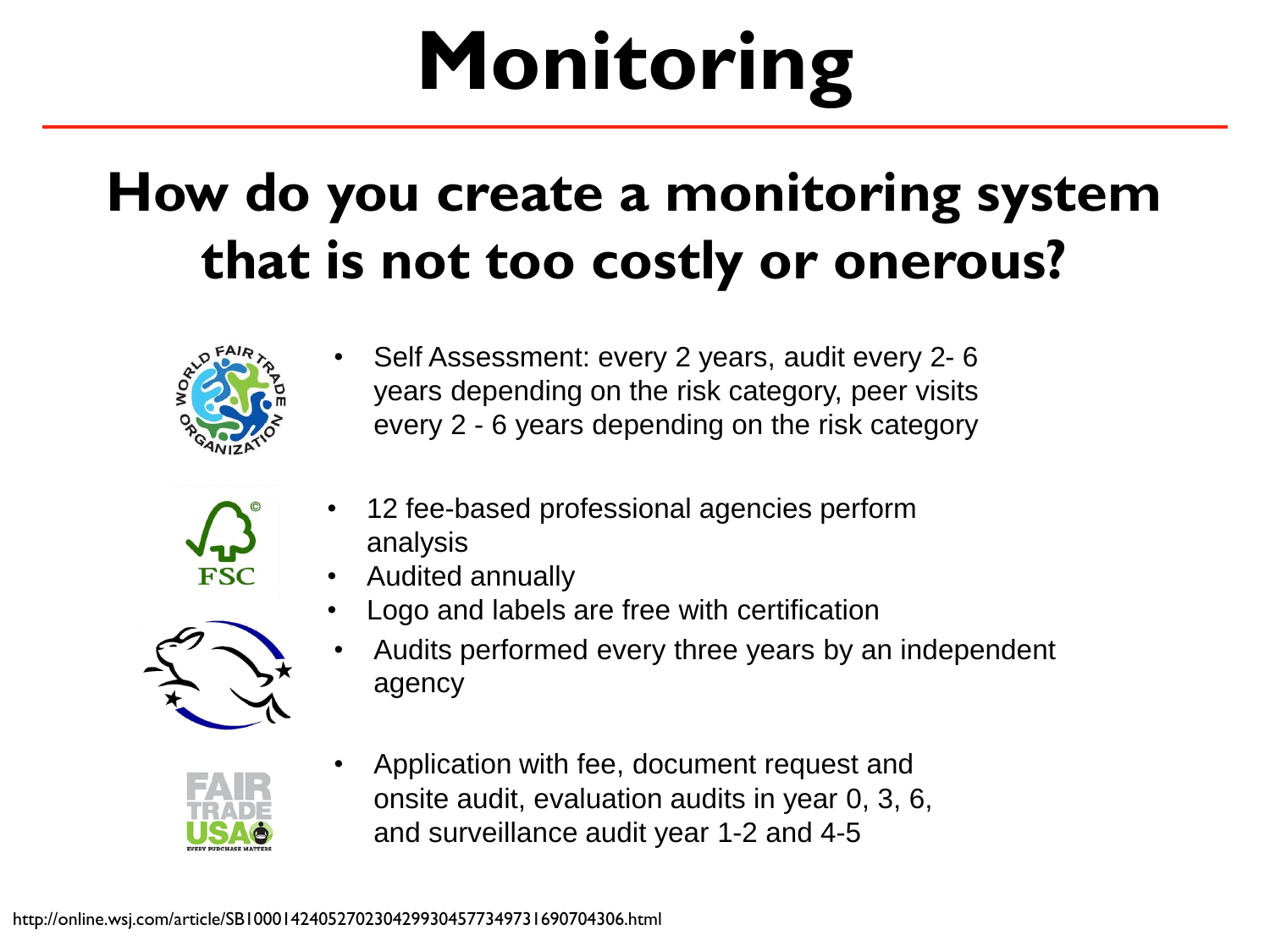# **Fee Structure**



Audit Fees every six years of estimated \$3,000 +, and nominal fees every three years



Annual membership fees to the CCIC and a one-time licensing fee, based on the company's gross annual sales, required for use of the trademarked logo (\$500 to \$4,500).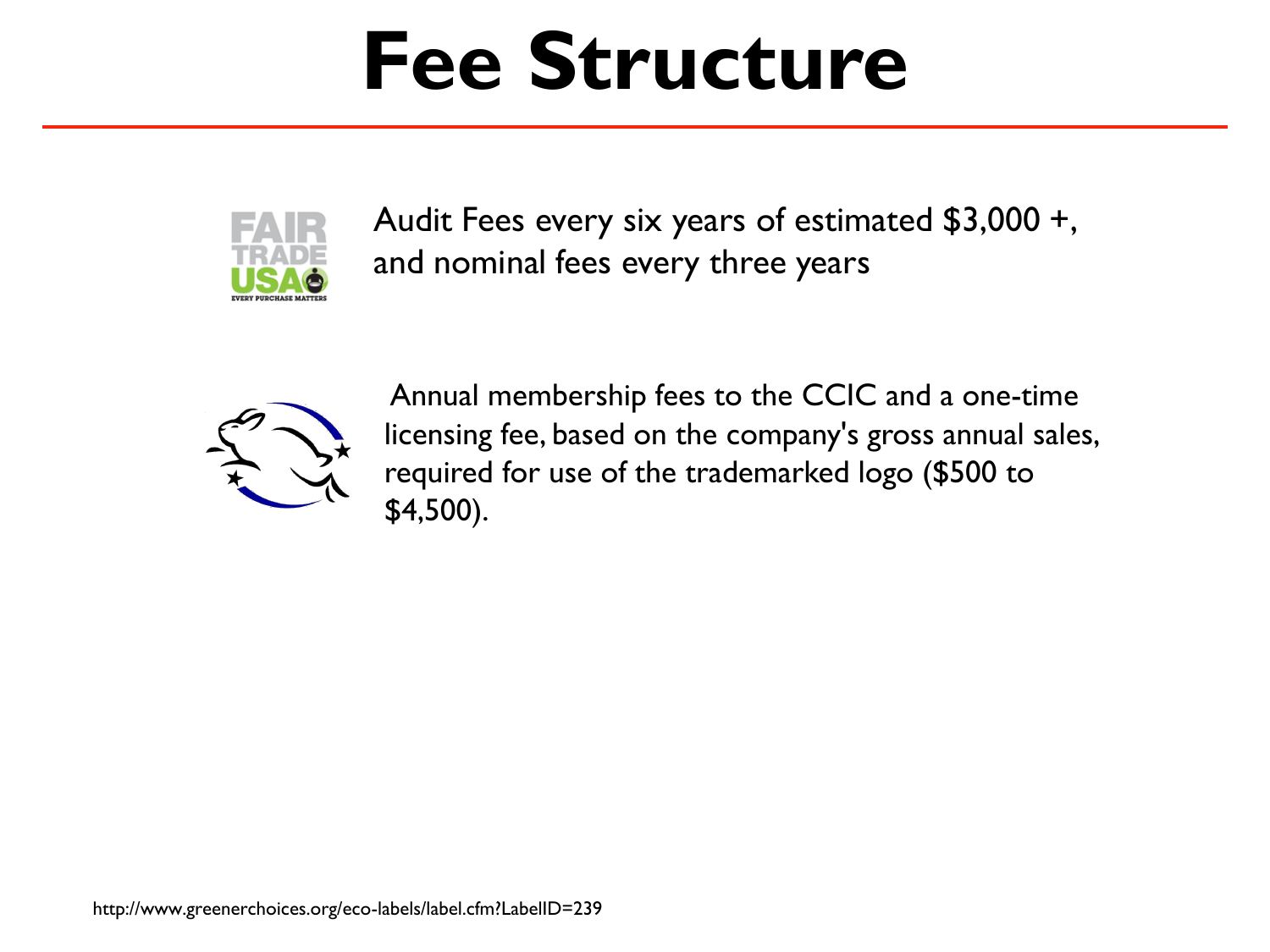# **Consumer Value**



Measurable/observable return on investment or personal benefits



Consumer education, brand awareness and outreach are key



Point of sale signage reinforces certification message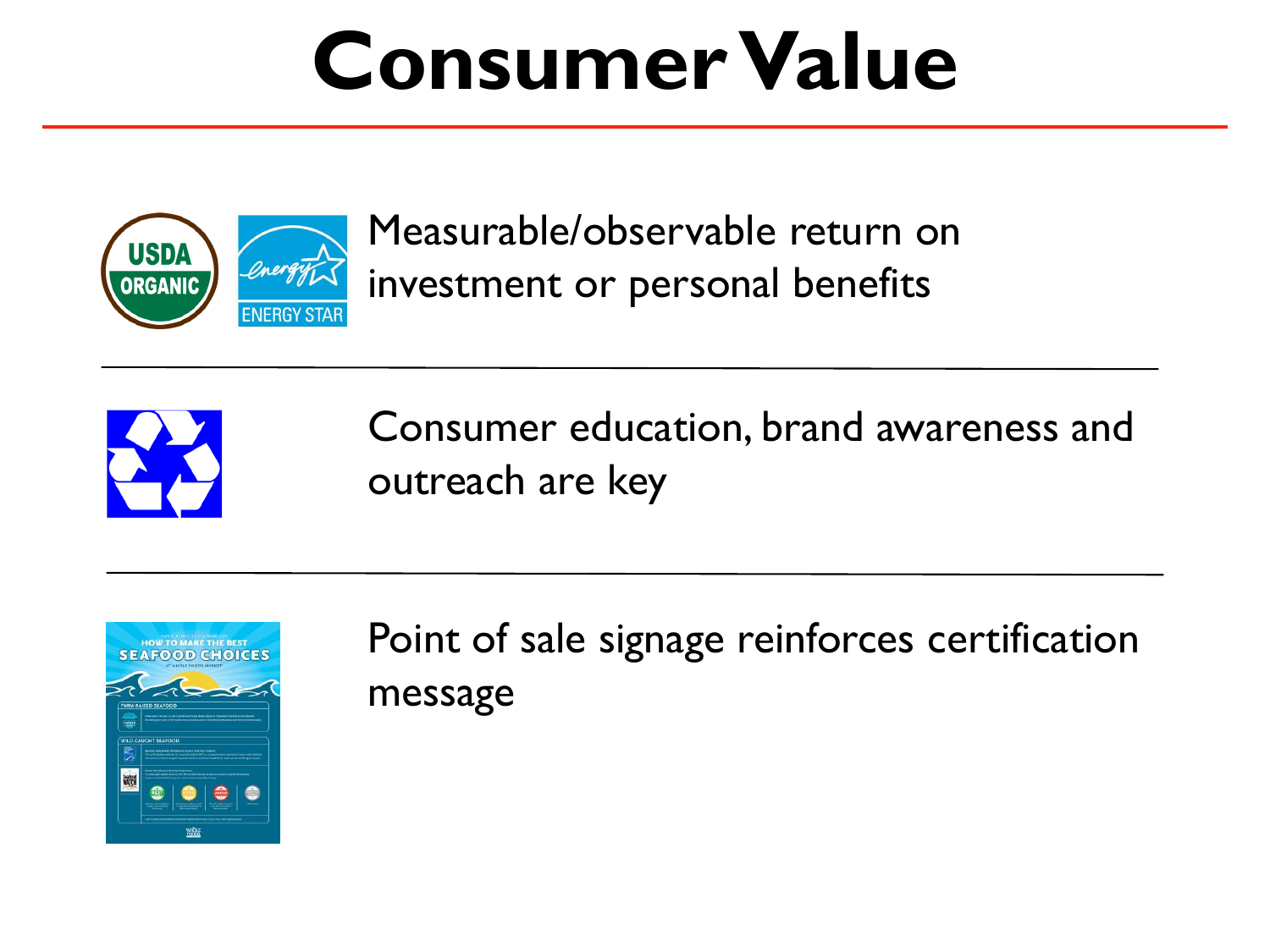# **Consumer Awareness**

**Consumers seem to be most familiar with seals sponsored by federal agencies and that represent frequently purchased items**

 $\triangleright$  Energy Star (87%), Recycling (89%) and USDA Organic (62%)



**Consumers seem to be least familiar with seals sponsored by nongovernmental organizations and infrequent purchase**

Cruelty-free/Leaping Bunny (11%), Marine Stewardship Council (11%) and Forest Stewardship Council (6%)



Source: BBMG, "Conscious Consumer Report 2009."